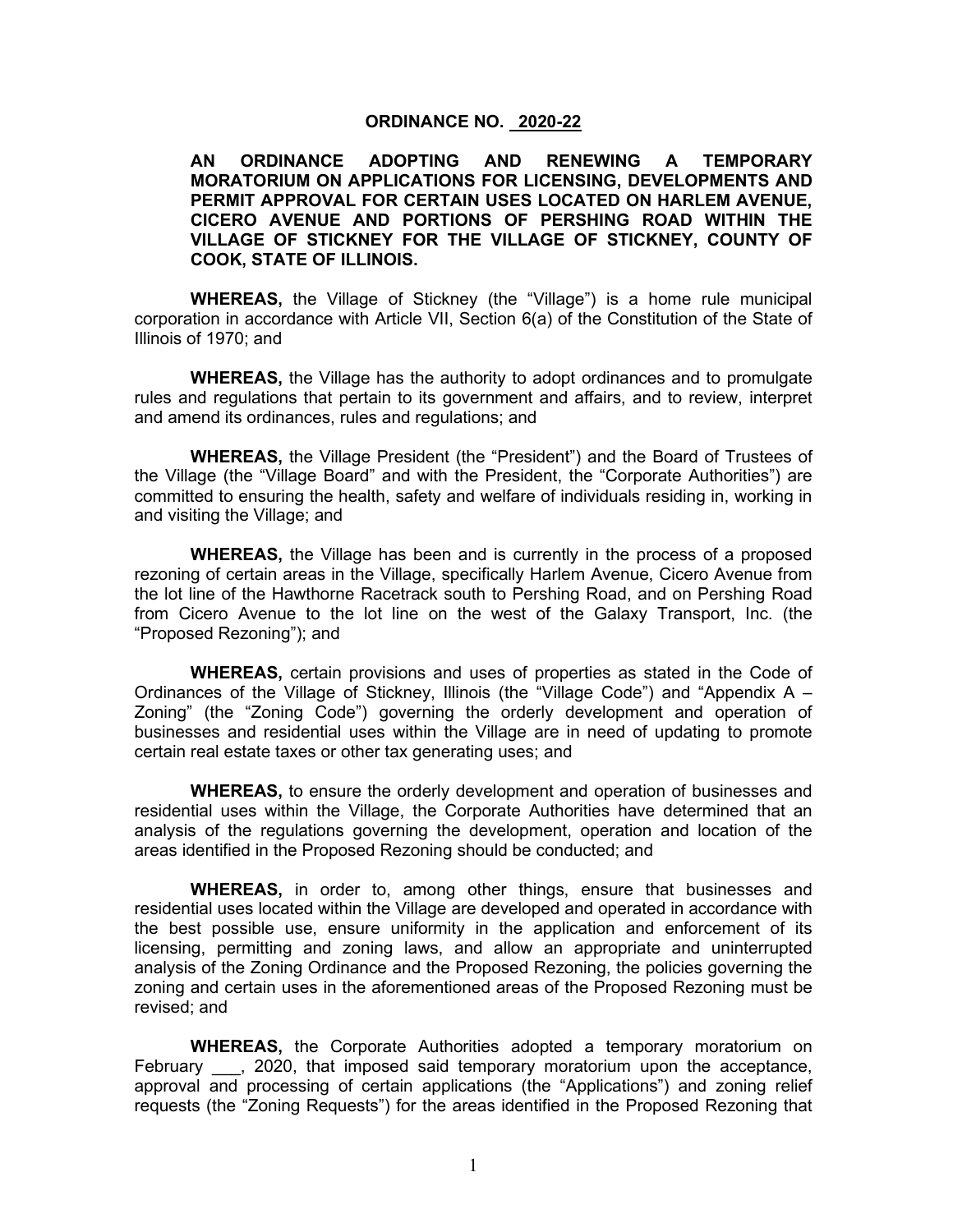will create a more stable environment so that revisions to the Village Code and the Zoning Code can be formulated, considered and adopted in an orderly and thorough manner; and

**WHEREAS,** in March, 2020, shortly after the temporary moratorium was adopted, the COVID-19 pandemic began causing unforeseen delays in proceeding with the aforementioned rezoning efforts and as such, the Corporate Authorities have determined that it is necessary to further extend the temporary moratorium another six (6) months; and

**WHEREAS,** based on the foregoing findings, the Corporate Authorities have determined that it is advisable, necessary and in the best interests of the Village and its residents to authorize and approve a six (6) month moratorium and to further adopt the rules and procedures as prescribed herein related to same;

**NOW, THEREFORE, BE IT ORDAINED** by the President and the Board of Trustees of the Village of Stickney, County of Cook, State of Illinois, as follows:

### **ARTICLE I. IN GENERAL**

**SECTION 1. INCORPORATION CLAUSE.** The Corporate Authorities hereby find that all of the recitals hereinbefore stated as contained in the preambles to this Ordinance are full, true and correct and do hereby, by reference, incorporate and make them part of this Ordinance as legislative findings.

**SECTION 2. PURPOSE.** The purpose of this Ordinance is to adopt rules and procedures for the acceptance, approval and processing of the Applications and Zoning Requests for the businesses and residential uses.

#### **ARTICLE II. PROCEDURES**

**SECTION 3. PROCEDURES.** That the Corporate Authorities hereby authorize a temporary moratorium on the acceptance, processing and approval of the Applications and Zoning Requests, subject to the following procedures:

### *(a) Scope of Ordinance.*

This Ordinance shall be applicable to requests, petitions and applications submitted to the Village seeking and/or requesting the issuance of licenses including, but not limited to, those licenses related to the operation and/or regulation of any new business, or portions thereof, (not including the issuance of renewal business licenses for businesses in operation prior to the effective date of this Ordinance) and applications for development approvals including, without limitation, building permits and zoning relief (collectively, the "Applications") in the area of the Proposed Rezoning, specifically Harlem Avenue, Cicero Avenue from the lot line of the Hawthorne Racetrack south to Pershing Road, and on Pershing Road from Cicero Avenue to the lot line on the west of the Galaxy Transport, Inc.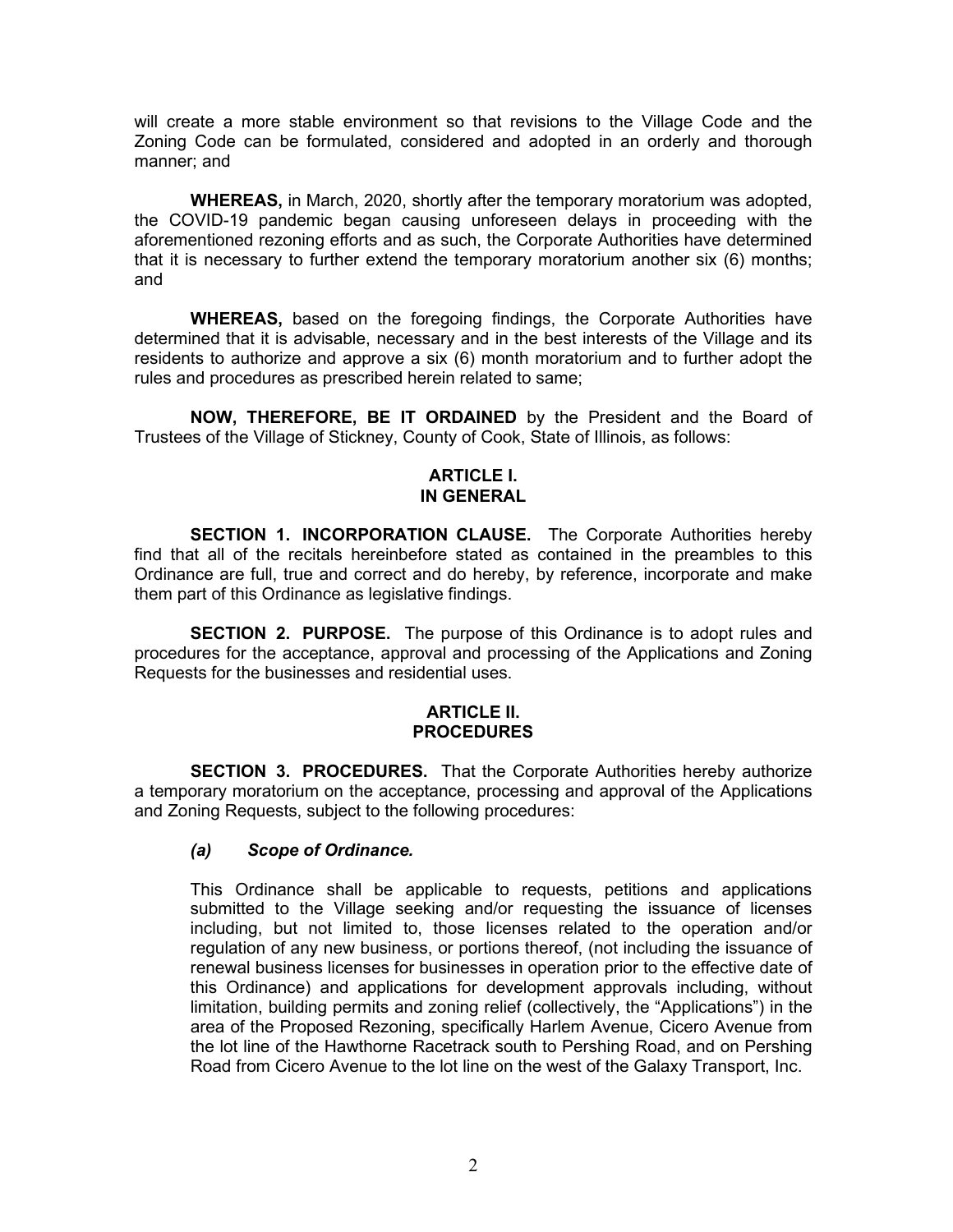# *(b) Suspension of Acceptance, Processing and Approval of the Applications.*

Notwithstanding any other provision of the Zoning Code, the Village Code or prior adopted ordinances, the Village shall not accept, process or approve the Applications for the six (6) month period following the effective date of this Ordinance (the "Moratorium") or until such other time as deemed appropriate in the sole discretion of the Corporate Authorities.

# *(c) Exemption for Emergency Repairs and Vested Rights.*

The Moratorium does not apply to Applications required for the repair or replacement of an existing structure damaged or destroyed as the result of a fire, flood or natural disaster or applications for other emergency repairs. The Moratorium does not apply to the issuance of renewal business licenses for businesses in operation prior to the effective date of this Ordinance or to any Application that was vested prior to the effective date of this Ordinance.

## *(d) Impact on Pending Applications.*

Upon written request to the Village's Zoning Board Administrator, Building Inspector, Clerk or other applicable persons or department, as applicable, pending Applications may be withdrawn during the term of this Ordinance. The Zoning Board Administrator, Building Inspector, Clerk or other applicable persons or department shall issue a refund of any license or application fee submitted with an Application that is withdrawn in accordance with these procedures.

## *(e) Termination of the Moratorium.*

After termination of this Ordinance, as set forth herein, all terms, provisions and conditions of this Ordinance shall be deemed nugatory and of no effect.

## **SECTION 3.1.OTHER ACTIONS AUTHORIZED.**

The officers, employees and/or agents of the Village shall take all action necessary or reasonably required to carry out, give effect to and consummate the actions contemplated by this Ordinance and to take all action necessary in conformity therewith. The officers, employees and/or agents of the Village are specifically authorized and directed to conduct the aforementioned analysis of the businesses and residential uses in the areas identified in the Proposed Rezoning, to publish any required notice, to conduct any required hearings and/or meetings and to draft and disseminate any and all necessary forms to be utilized in connection with this Ordinance.

## **ARTICLE III. HEADINGS, SAVINGS CLAUSES, PUBLICATION, EFFECTIVE DATE**

**SECTION 4. HEADINGS.** The headings of the articles, sections, paragraphs and sub-paragraphs of this Ordinance are inserted solely for the convenience of reference and form no substantive part of this Ordinance nor should they be used in any interpretation or construction of any substantive provision of this Ordinance.